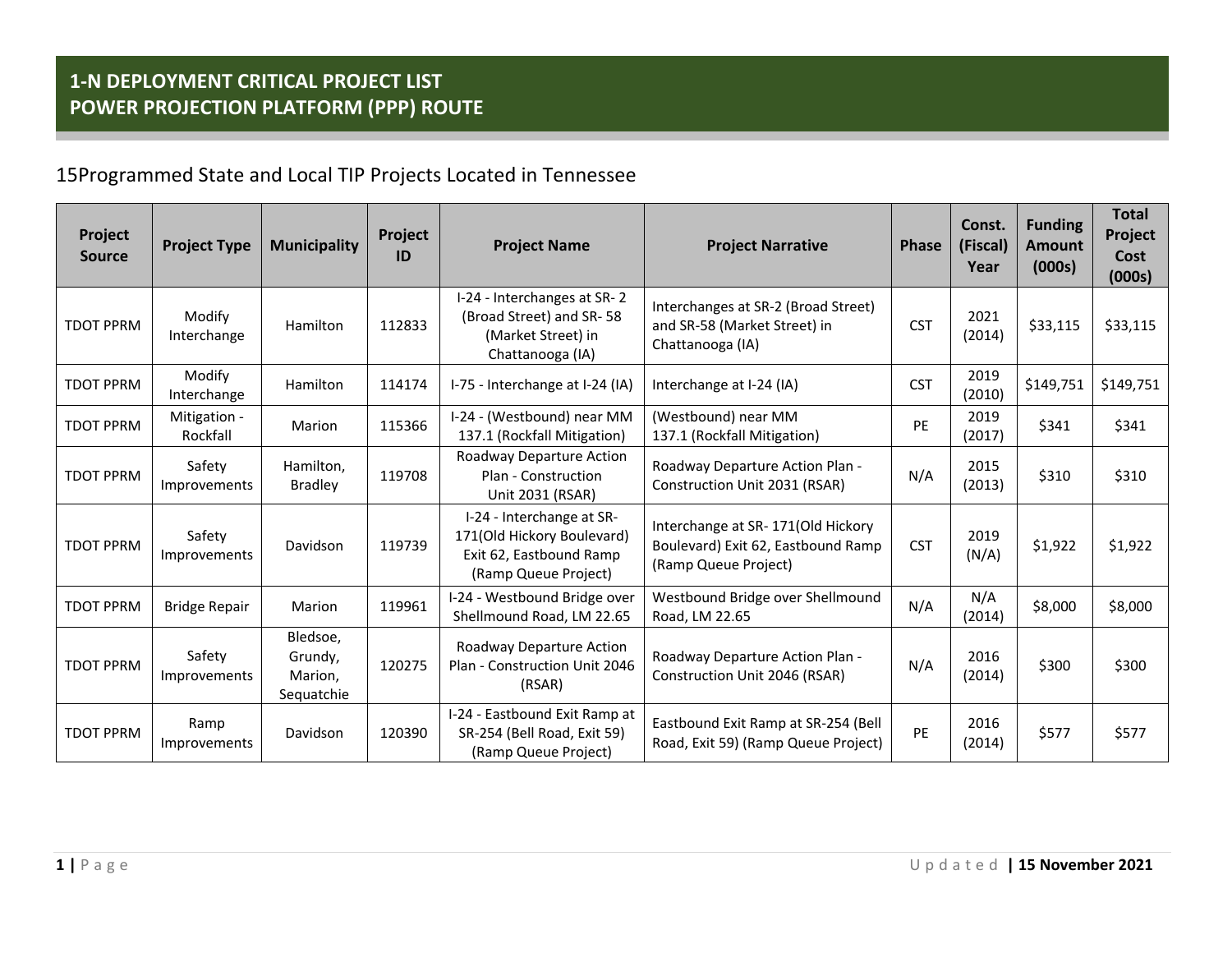| Project<br><b>Source</b> | <b>Project Type</b>                         | <b>Municipality</b> | Project<br>ID | <b>Project Name</b>                                                                                  | <b>Project Narrative</b>                                                                      | <b>Phase</b> | Const.<br>(Fiscal)<br>Year | <b>Funding</b><br><b>Amount</b><br>(000s) | <b>Total</b><br>Project<br>Cost<br>(000s) |
|--------------------------|---------------------------------------------|---------------------|---------------|------------------------------------------------------------------------------------------------------|-----------------------------------------------------------------------------------------------|--------------|----------------------------|-------------------------------------------|-------------------------------------------|
| <b>TDOT</b><br>PPRM      | Roadway<br>Safety Audit<br>Review (RSAR)    | Rutherford          | 120544        | I-24 - Interchange at SR-102(Nissan<br>Drive/Lee Victory Parkway) On and<br>Off Ramps, Exit 70 (RSA) | Interchange at SR-102(Nissan<br>Drive/Lee Victory Parkway) On and<br>Off Ramps, Exit 70 (RSA) | N/A          | 2016<br>(2014)             | \$40                                      | \$40                                      |
| <b>TDOT</b><br>PPRM      | Roadway<br>Safety Audit<br>Review<br>(RSAR) | Rutherford          | 121491        | I-24 - Interchange at SR-266(Sam<br>Ridley Parkway) On and Off Ramps,<br>Exit 66 (RSA)               | Interchange at SR-266(Sam Ridley<br>Parkway) On and Off Ramps,<br>Exit 66 (RSA)               | N/A          | 2016<br>(2015)             | \$40                                      | \$40                                      |
| <b>TDOT</b><br>PPRM      | Roadway<br>Safety Audit<br>Review (RSAR)    | Hamilton            | 121915        | I-24 - Westbound Exit Ramp at South<br>Moore Road (Exit 184) in<br>Chattanooga (Ramp Queue Project)  | Westbound Exit Ramp at South<br>Moore Road (Exit 184) in<br>Chattanooga (Ramp Queue Project)  | N/A          | 2017<br>(2015)             | \$40                                      | \$40                                      |
| <b>TDOT</b><br>PPRM      | Safety<br>Improvements                      | Statewide           | 122228        | Wrong Way Safety Initiative (WWSI)                                                                   | Wrong Way Safety Initiative<br>(WWSI)                                                         | N/A          | 2017<br>(2017)             | \$200                                     | \$200                                     |
| <b>TDOT</b><br>PPRM      | Modify<br>Interchange                       | Davidson            | 123055        | I-24 - Interchange modification at<br>Hickory Hollow Parkway (IA)                                    | Interchange modification at<br>Hickory Hollow Parkway (IA)                                    | <b>CST</b>   | 2019<br>(2017)             | \$36,902                                  | \$36,902                                  |
| <b>TDOT</b><br>PPRM      | Ramp<br>Improvements                        | Davidson            | 124165        | I-24 - Ramp Improvements at Exit 35                                                                  | Ramp Improvements at Exit 35                                                                  | $N/A -$      | N/A<br>(N/A)               | \$200                                     | \$200                                     |
| <b>TDOT</b><br>PPRM      | Modify<br>Interchange                       | Davidson            | 123055        | I-24 - Interchange modification at<br>Hickory Hollow Parkway (IA)                                    | Interchange modification at Hickory<br>Hollow Parkway (IA)                                    | <b>CST</b>   | 2019<br>(2017)             | \$36,902                                  | \$36,902                                  |
| <b>TDOT</b><br>PPRM      | <b>Bridge</b><br>Replacement                | Hamilton            | 124069        | I-24 - Bridges at Germantown Road,<br>LM 12.08 and Belvoir Avenue, 12.59<br>in East Ridge (IA)       | Bridges at Germantown Road, LM<br>12.08 and Belvoir Avenue, 12.59 in<br>East Ridge (IA)       | <b>CST</b>   | 2021<br>(2018)             | \$31,121                                  | \$31,121                                  |
| <b>TDOT</b><br>PPRM      | <b>Bridge</b><br>Replacement                | Hamilton            | 124071        | I-24 - Bridge over Southern R/R<br>(Abandoned), LM 10.36 (IA)                                        | Bridge over Southern R/R<br>(Abandoned), LM 10.36 (IA)                                        | PE           | 2020<br>(2017)             | \$3,160                                   | \$3,160                                   |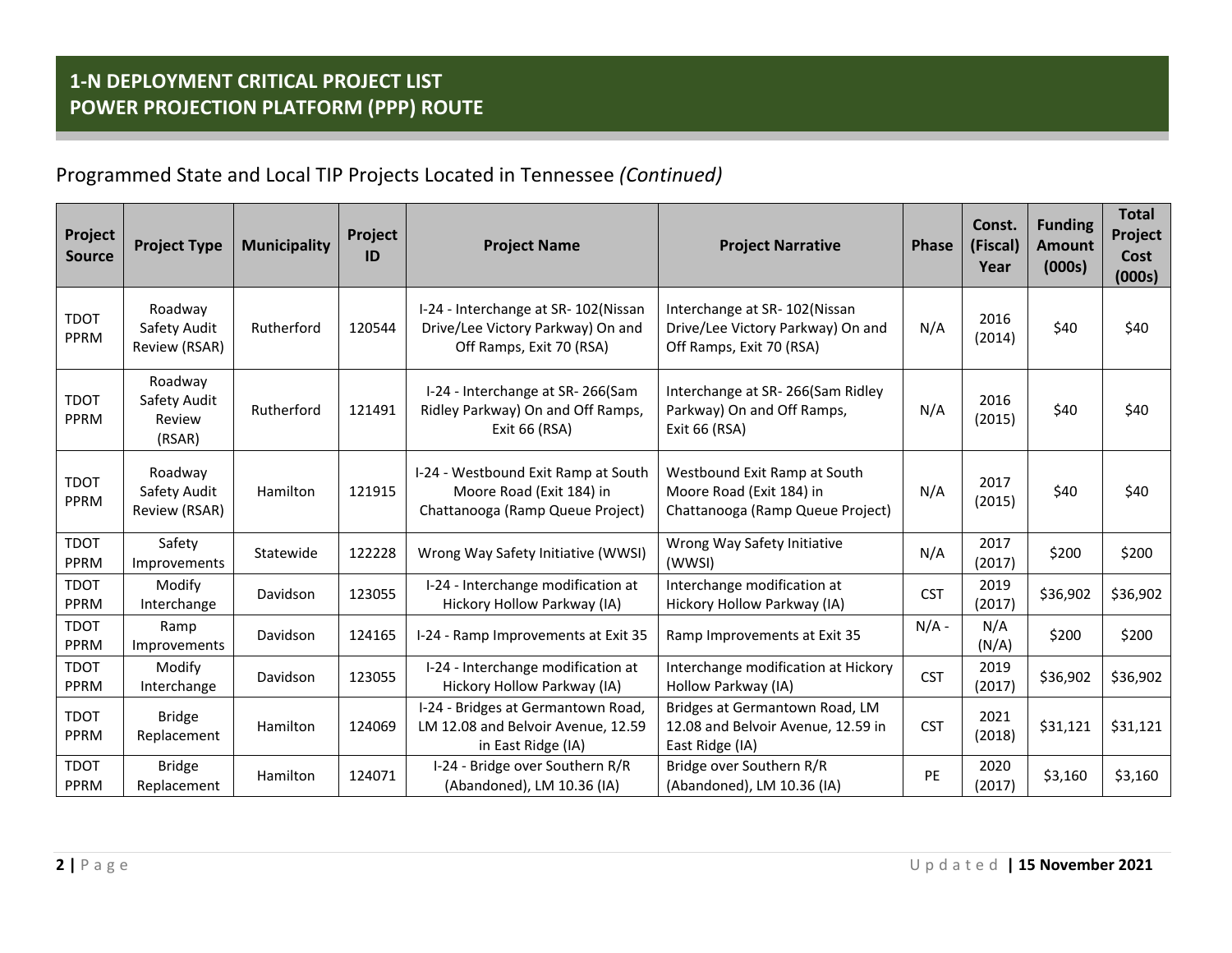| Project<br><b>Source</b>   | <b>Project Type</b>    | <b>Municipality</b>     | Project<br>ID | <b>Project Name</b>                                                                                                                    | <b>Project Narrative</b>                                                                                                        | <b>Phase</b> | Const.<br>(Fiscal)<br>Year | <b>Funding</b><br><b>Amount</b><br>(000s) | <b>Total</b><br>Project<br>Cost<br>(000s) |
|----------------------------|------------------------|-------------------------|---------------|----------------------------------------------------------------------------------------------------------------------------------------|---------------------------------------------------------------------------------------------------------------------------------|--------------|----------------------------|-------------------------------------------|-------------------------------------------|
| <b>TDOT</b><br>PPRM        | Environmental<br>Study | Hamilton                | 124072        | I-24 - From near I-59 to near US-27<br>(IA)                                                                                            | From near I-59 to near US-27 (IA)                                                                                               | <b>ENV</b>   | 2019<br>(2018)             | \$232                                     | \$232                                     |
| <b>TDOT</b><br>PPRM        | Ramp<br>Improvements   | Davidson                | 124165        | I-24 - Ramps at Exits 35, 40, 57, 59<br>and $60$ (IA)                                                                                  | Ramps at Exits 35, 40, 57, 59 and<br>60 (IA)                                                                                    | <b>ENV</b>   | 2020<br>(N/A)              | \$1,550                                   | \$1,550                                   |
| <b>TDOT</b><br>PPRM        | Ramp<br>Improvements   | Davidson                | 124165        | I-24 - Ramp Improvements at Exit 35                                                                                                    | Ramp Improvements at Exit 35                                                                                                    | N/A          | N/A<br>(N/A)               | \$200                                     | \$200                                     |
| <b>TDOT</b><br>PPRM        | Ramp<br>Improvements   | Davidson                | 124165        | I-24 - Ramp Improvements at Exit 57                                                                                                    | Ramp Improvements at Exit 57                                                                                                    | N/A          | N/A<br>(N/A)               | \$300                                     | \$300                                     |
| <b>TDOT</b><br>PPRM        | Ramp<br>Improvements   | Davidson                | 124165        | I-24 - Ramp Improvements at Exit 59                                                                                                    | Ramp Improvements at Exit 59                                                                                                    | N/A          | N/A<br>(2019)              | \$1,200                                   | \$1,200                                   |
| <b>TDOT</b><br>PPRM        | Realignment            | Davidson                | 124169        | I-24 - Harding Place Interchange<br>Re-configuration (IA)                                                                              | Harding Place Interchange<br>Re-configuration (IA)                                                                              | <b>ENV</b>   | 2021<br>(2018)             | \$1,200                                   | \$1,200                                   |
| <b>TDOT</b><br>PPRM        | Widen                  | Davidson                | 124173        | I-24 - I-24/65 (East Side of Downtown<br>Loop), From near Trinity Lane to near<br>$I-40$ (IA)                                          | I-24/65 (East Side of Downtown<br>Loop), From near Trinity Lane to<br>near I-40 (IA)                                            | <b>ENV</b>   | 2020<br>(2019)             | \$750                                     | \$750                                     |
| <b>TDOT</b><br>PPRM        | Widen                  | Davidson                | 124177        | I-24 - From Old Hickory Boulevard to<br>I-65, Exit 40-Exit-44 (IA)                                                                     | From Old Hickory Boulevard to<br>I-65, Exit 40-Exit-44 (IA)                                                                     | <b>ENV</b>   | 2021<br>(2017)             | \$30                                      | \$30                                      |
| <b>TDOT</b><br><b>PPRM</b> | Study                  | Davidson                | 124260        | I-24 - From I-24/I-40<br>Interchange near the Silliman Evans<br>Bridge to near I-440 southeast of<br>Nashville (Conceptual Study) (IA) | From I-24/I-40 Interchange near<br>the Silliman Evans Bridge to near<br>I-440 southeast of Nashville<br>(Conceptual Study) (IA) | ENV          | 2019<br>(2016)             | \$81,100                                  | \$81,100                                  |
| <b>TDOT</b><br>PPRM        | <b>ITS</b>             | Davidson,<br>Rutherford | 124260        | I-24 - Active Freeway Management<br>Deployment Project<br>(Between I-440 and SR-10) (IA)                                               | I-24 Active Freeway Management<br>Deployment Project<br>(Between I-440 and SR-10) (IA)                                          | PE           | 2018<br>(N/A)              | \$3,050                                   | \$3,050                                   |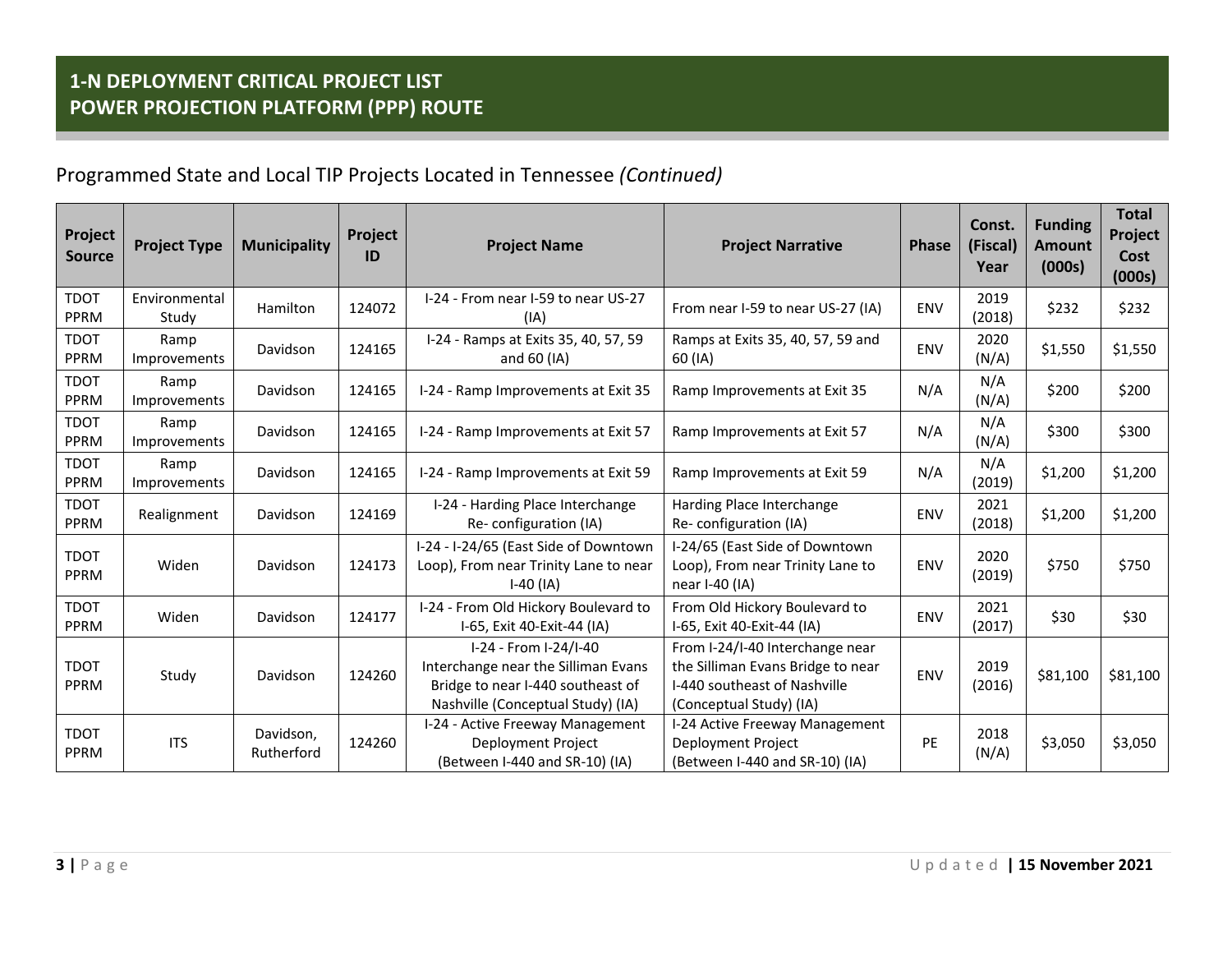| Project<br><b>Source</b> | <b>Project Type</b>          | <b>Municipality</b>     | <b>Project</b><br>ID | <b>Project Name</b>                                                                                                                                                                              | <b>Project Narrative</b>                                                                                                                                                               | <b>Phas</b><br>e | Const.<br>(Fiscal)<br>Year | <b>Funding</b><br><b>Amount</b><br>(000s) | <b>Total</b><br>Project<br>Cost<br>(000s) |
|--------------------------|------------------------------|-------------------------|----------------------|--------------------------------------------------------------------------------------------------------------------------------------------------------------------------------------------------|----------------------------------------------------------------------------------------------------------------------------------------------------------------------------------------|------------------|----------------------------|-------------------------------------------|-------------------------------------------|
| <b>TDOT</b><br>PPRM      | <b>ITS</b>                   | Davidson,<br>Rutherford | 124260               | SMART Corridor (Phase I),<br>I-24, From I-440 (Exit<br>53) to SR-10 (Exit 81 / US-231);<br>SR-1 from I-24 to SR-10 and<br>various connector routes (IA)                                          | SMART Corridor (Phase I), I-24,<br>From I-440 (Exit 53) to SR-10 (Exit<br>81 / US-231); SR-1 from I-24 to SR-<br>10 and various connector routes<br>(IA)                               | <b>CST</b>       | 2019<br>(2019)             | \$20,557                                  | \$20,557                                  |
| <b>TDOT</b><br>PPRM      | <b>ITS</b>                   | Davidson,<br>Rutherford | 124260               | I-24 - SMART Corridor (Phase II),<br>From I-440 (Exit 53) to SR-10 (Exit<br>81 / US-231) in Murfreesboro and<br>SR-1 from I-24 to SR-10 in<br>Murfreesboro and various<br>connector routes. (IA) | SMART Corridor (Phase II), From<br>I-440 (Exit 53) to SR-10 (Exit 81 /<br>US-231) in Murfreesboro and SR-1<br>from I-24 to SR-10 in Murfreesboro<br>and various connector routes. (IA) | <b>CST</b>       | 2020<br>(2019)             | \$49,654                                  | \$49,654                                  |
| <b>TDOT</b><br>PPRM      | Widen                        | Montgomery              | 124656               | I-24 - From TN State Line to<br>SR-76 (Exit 11) (IA)                                                                                                                                             | From TN State Line to<br>SR-76 (Exit 11) (IA)                                                                                                                                          | ENV              | 2020<br>(2019)             | \$1,200                                   | \$1,200                                   |
| <b>TDOT</b><br>PPRM      | Intersection<br>Improvements | Rutherford              | 124682               | I-24 - Interchange Improvements<br>Exits 74, 78, and 80 (IA)                                                                                                                                     | Interchange Improvements<br>Exits 74, 78, and 80 (IA)                                                                                                                                  | ENV              | 2021<br>(2018)             | \$160                                     | \$160                                     |
| <b>TDOT</b><br>PPRM      | Ramp<br>Improvements         | Rutherford              | 124683               | I-24 - Ramps at Exits 66, 70, 81, 84<br>and 89 (IA)                                                                                                                                              | Ramps at Exits 66, 70, 81, 84 and<br>89 (IA)                                                                                                                                           | ENV              | 2020<br>(2016)             | \$2,150                                   | \$2,150                                   |
| <b>TDOT</b><br>PPRM      | Interchange<br>Lighting      | Coffee                  | 125212               | I-24 - Interchange at SR-55                                                                                                                                                                      | Interchange at SR-55                                                                                                                                                                   | <b>PE</b>        | 2021<br>(2017)             | \$312                                     | \$312                                     |
| <b>TDOT</b><br>PPRM      | Mitigation $-$<br>Rockfall   | Marion                  | 125257               | I-24 - (Westbound) near MP 136.2<br>(Rockfall Mitigation)                                                                                                                                        | (Westbound) near<br>MP 136.2 (Rockfall Mitigation)                                                                                                                                     | PE               | 2019<br>(2017)             | \$361                                     | \$361                                     |
| <b>TDOT</b><br>PPRM      | Mitigation-<br>Rockfall      | Marion                  | 125258               | I-24 - (Westbound) near MP 137.8<br>(LM 4.2) (Rockfall Mitigation)                                                                                                                               | (Westbound) near MP 137.8<br>(LM 4.2) (Rockfall Mitigation)                                                                                                                            | PE               | 2019<br>(2016)             | \$271                                     | \$271                                     |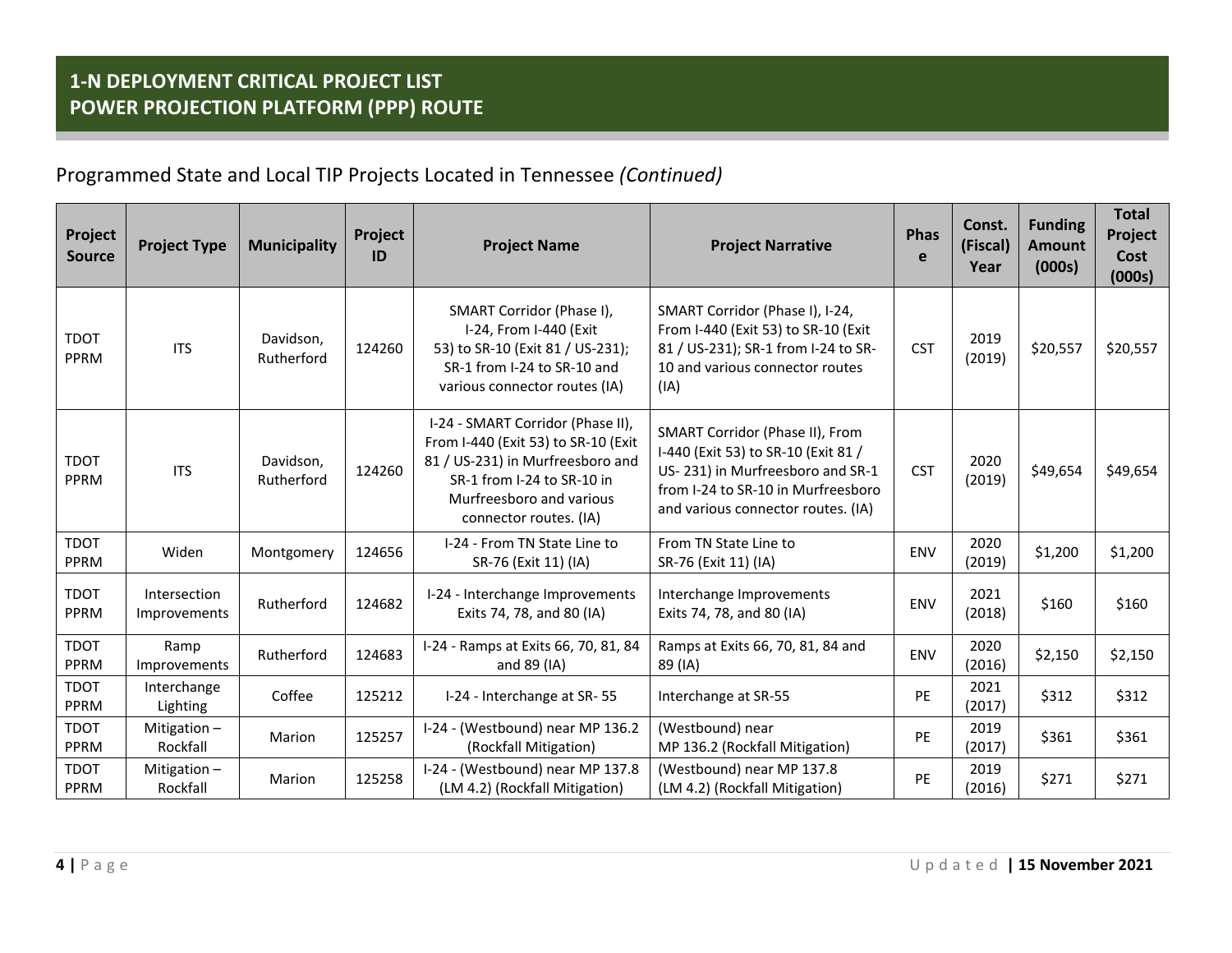| Project<br><b>Source</b> | <b>Project Type</b>                                 | <b>Municipality</b> | Project<br>ID | <b>Project Name</b>                                                                                                         | <b>Project Narrative</b>                                                                                             | <b>Phase</b> | Const.<br>(Fiscal)<br>Year | <b>Funding</b><br><b>Amount</b><br>(000s) | <b>Total</b><br>Project<br>Cost<br>(000s) |
|--------------------------|-----------------------------------------------------|---------------------|---------------|-----------------------------------------------------------------------------------------------------------------------------|----------------------------------------------------------------------------------------------------------------------|--------------|----------------------------|-------------------------------------------|-------------------------------------------|
| <b>TDOT</b><br>PPRM      | Reconstruction                                      | Davidson            | 125325        | I-440 - From I-40 to I-24<br>(Design Build) (IA)                                                                            | From I-40 to I-24 (Design Build) (IA)                                                                                | <b>CST</b>   | 2019<br>(2017)             | \$164,272                                 | \$164,272                                 |
| <b>TDOT</b><br>PPRM      | Mitigation-<br>Rockfall                             | Grundy              | 125383        | I-24 - (Eastbound) at<br>LM 5.6 (Rockfall Mitigation)                                                                       | (Eastbound) at LM 5.6<br>(Rockfall Mitigation)                                                                       | PE           | 2019<br>(2017)             | \$100                                     | \$100                                     |
| <b>TDOT</b><br>PPRM      | Ramp<br>Improvements                                | Rutherford          | 125463        | I-24 - Interchange at<br><b>Medical Center Pkwy</b>                                                                         | Interchange at<br><b>Medical Center Pkwy</b>                                                                         | ENV          | 2019<br>(2017)             | \$327                                     | \$327                                     |
| <b>TDOT</b><br>PPRM      | <b>ITS</b>                                          | Rutherford          | 125507        | <b>Intelligent Transportation System</b><br>Phases III, IV, V                                                               | <b>Intelligent Transportation System</b><br>Phases III, IV, V                                                        | N/A          | 2019<br>(2017)             | \$113                                     | \$113                                     |
| <b>TDOT</b><br>PPRM      | Mitigation $-$<br>Rockfall                          | Marion              | 126176        | I-24 - (Westbound) near MP 140.3<br>(LM 6.65) (Rockfall Mitigation)                                                         | (Westbound) near MP 140.3<br>(LM 6.65) (Rockfall Mitigation)                                                         | PE           | 2019<br>(2017)             | \$350                                     | \$350                                     |
| <b>TDOT</b><br>PPRM      | Mitigation-<br>Slide                                | Davidson            | 126626        | I-24 - Emergency Slide Repairs<br>near MM 42 (LM 10.1)<br>(February 2019 Flood)                                             | <b>Emergency Slide Repairs near</b><br>MM 42 (LM 10.1)<br>(February 2019 Flood)                                      | <b>CST</b>   | 2020<br>(N/A)              | \$5,643                                   | \$5,643                                   |
| <b>TDOT</b><br>PPRM      | Resurfacing                                         | Robertson           | 127270        | I-24 - From Montgomery County<br>Line to Cheatham County Line                                                               | From Montgomery County Line to<br>Cheatham County Line                                                               | <b>CST</b>   | 2020<br>(N/A)              | \$6,072                                   | \$6,072                                   |
| <b>TDOT</b><br>PPRM      | Resurfacing,<br>Safety, and<br><b>Bridge Repair</b> | Williamson          | 127271        | I-840 - From bridge over Harpeth<br>River to Rutherford County Line                                                         | From bridge over Harpeth River to<br>Rutherford County Line                                                          | <b>CST</b>   | 2021<br>(N/A)              | \$5,817                                   | \$5,817                                   |
| <b>TDOT</b><br>PPRM      | Resurfacing,<br>Safety, and<br><b>Bridge Repair</b> | Davidson            | 127275        | I-24 - From near SR-45 (Old<br>Hickory Boulevard) to near<br>I-65 Interchange                                               | From near SR-45 (Old Hickory<br>Boulevard) to near I-65 Interchange                                                  | <b>CST</b>   | 2020<br>(N/A)              | \$4,258                                   | \$4,258                                   |
| <b>TDOT</b><br>PPRM      | <b>Bridge Repair</b>                                | Davidson            | 128248        | I-24 - Bridges over SR-6 (Main<br>Street), LM 14.455; Woodland<br>Street, LM 14.535; and<br>Cumberland River (LL), LM 15.23 | Bridges over SR-6 (Main Street), LM<br>14.455; Woodland Street, LM<br>14.535; and Cumberland River (LL),<br>LM 15.23 | <b>CST</b>   | 2020<br>(N/A)              | \$1,648                                   | \$1,648                                   |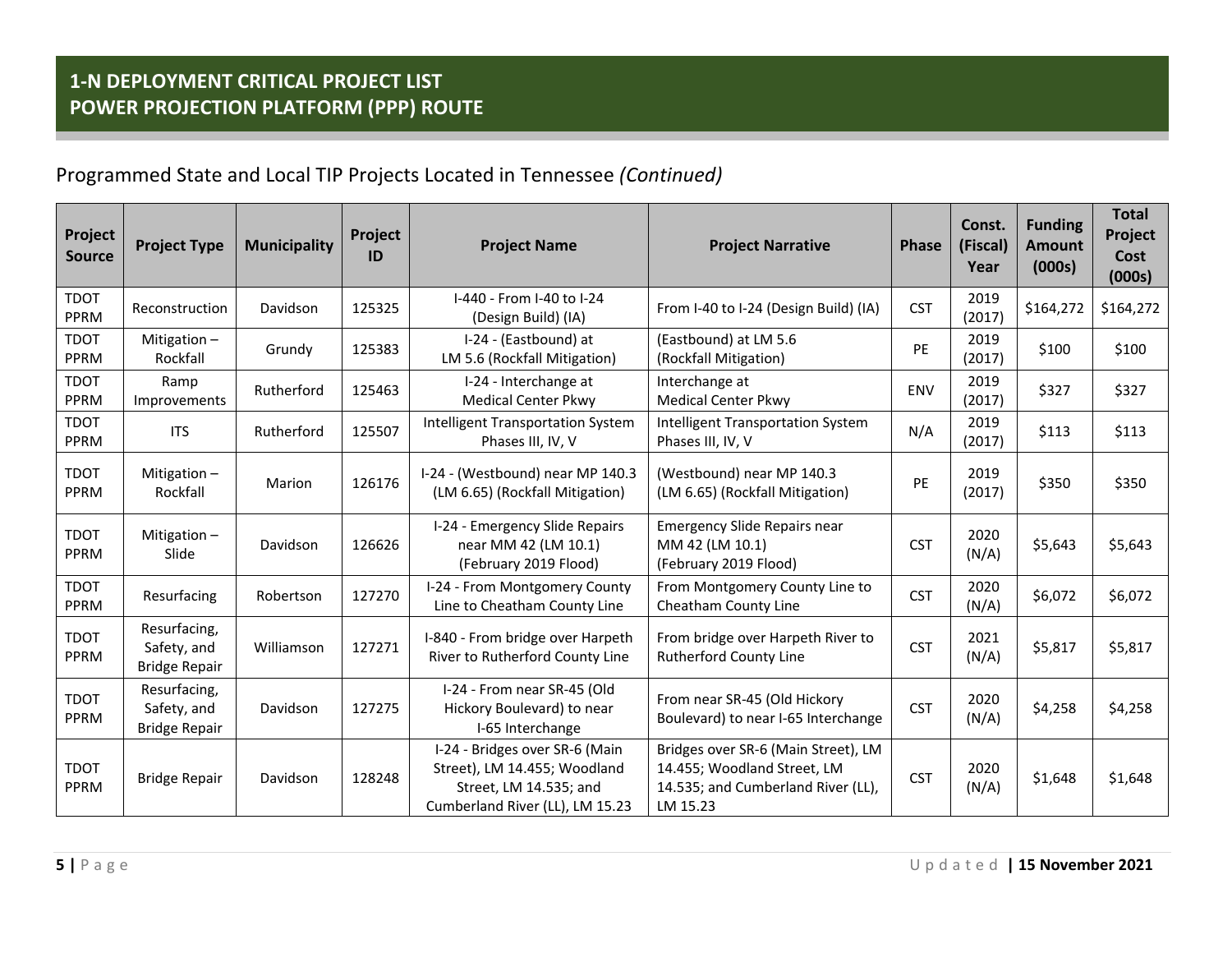| Project<br><b>Source</b> | Project<br><b>Type</b> | <b>Municipality</b> | Project<br>ID | <b>Project Name</b>                                               | <b>Project Narrative</b>                                   | <b>Phase</b> | Const.<br>(Fiscal)<br>Year | <b>Funding</b><br><b>Amount</b><br>(000s) | <b>Total</b><br>Project<br>Cost<br>(000s) |
|--------------------------|------------------------|---------------------|---------------|-------------------------------------------------------------------|------------------------------------------------------------|--------------|----------------------------|-------------------------------------------|-------------------------------------------|
| <b>TDOT PPRM</b>         | Resurfacing            | Hamilton            | 128845        | I-24 - From Georgia State Line to<br>near Ramp to SR-2            | From Georgia State Line to<br>near Ramp to SR-2            | <b>CST</b>   | 2020<br>(N/A)              | \$6,488                                   | \$6,488                                   |
| <b>TDOT PPRM</b>         | Resurfacing            | Grundy              | 128848        | I-24 - From east of Bells Mill Road<br>to west of Rest Area       | From east of Bells Mill Road to<br>west of Rest Area       | <b>CST</b>   | 2020<br>(N/A)              | \$4,128                                   | \$4,128                                   |
| <b>TDOT PPRM</b>         | Resurfacing            | Grundy              | 128852        | I-24 - From Coffee County Line to<br>East Bells Mill Road Bridge. | From Coffee County Line to<br>East Bells Mill Road Bridge. | N/A          | N/A<br>(N/A)               | \$5,000                                   | \$5,000                                   |
| <b>TDOT PPRM</b>         | Signing                | Rutherford          | 129573        | I-24 - M20LTHQ C75I SIGN<br><b>REPAIR I-24 LM 16.43</b>           | M20LTHQ_C75I_SIGN REPAIR<br>I-24 LM 16.43                  | <b>CST</b>   | 2020<br>(N/A)              | \$100                                     | \$100                                     |
| <b>TDOT PPRM</b>         | <b>Bridge Repair</b>   | Davidson            | 129711        | I-24 - Bridge (Left Lanes) over<br>Lickton Pike, LM 7.22          | Bridge (Left Lanes) over<br>Lickton Pike, LM 7.22          | N/A          | N/A<br>(N/A)               | \$42,000                                  | \$42,000                                  |
| <b>TDOT PPRM</b>         | <b>RSAR</b>            | Rutherford          | 129899        | I-840 - Interchange at<br>Veterans Parkway                        | Interchange at Veterans Parkway                            | N/A          | 2021<br>(2019)             | \$40                                      | \$40                                      |
| <b>TDOT PPRM</b>         | Signing                | Davidson            | 129920        | I-24 - M20LTHQ_C19I_SIGN<br><b>REPAIR I-24 LM 19.5</b>            | M20LTHQ_C19I_SIGN REPAIR I-24<br>LM 19.5                   | <b>CST</b>   | 2020<br>(N/A)              | \$100                                     | \$100                                     |
| <b>TDOT PPRM</b>         | Signing                | Davidson            | 130202        | I-24 - Overhead Sign at LM 14.3                                   | Overhead Sign at LM 14.3                                   | N/A          | 2022<br>(2020)             | \$133                                     | \$133                                     |
| <b>TDOT PPRM</b>         | Signing                | Davidson            | 130203        | I-24 - Overhead Sign at LM 14.5                                   | Overhead Sign at LM 14.5                                   | N/A          | 2022<br>(2020)             | \$123                                     | \$123                                     |

\*Note: **PE** – Preliminary Engineering (i.e., may include Planning, Design, Survey, Geotech), **ENV**- Environmental)), **ROW** – Right-of-Way (i.e., acquisition of *impacted properties, easements, utility relocations, etc.), UTL – Utilities, CST – Construction.*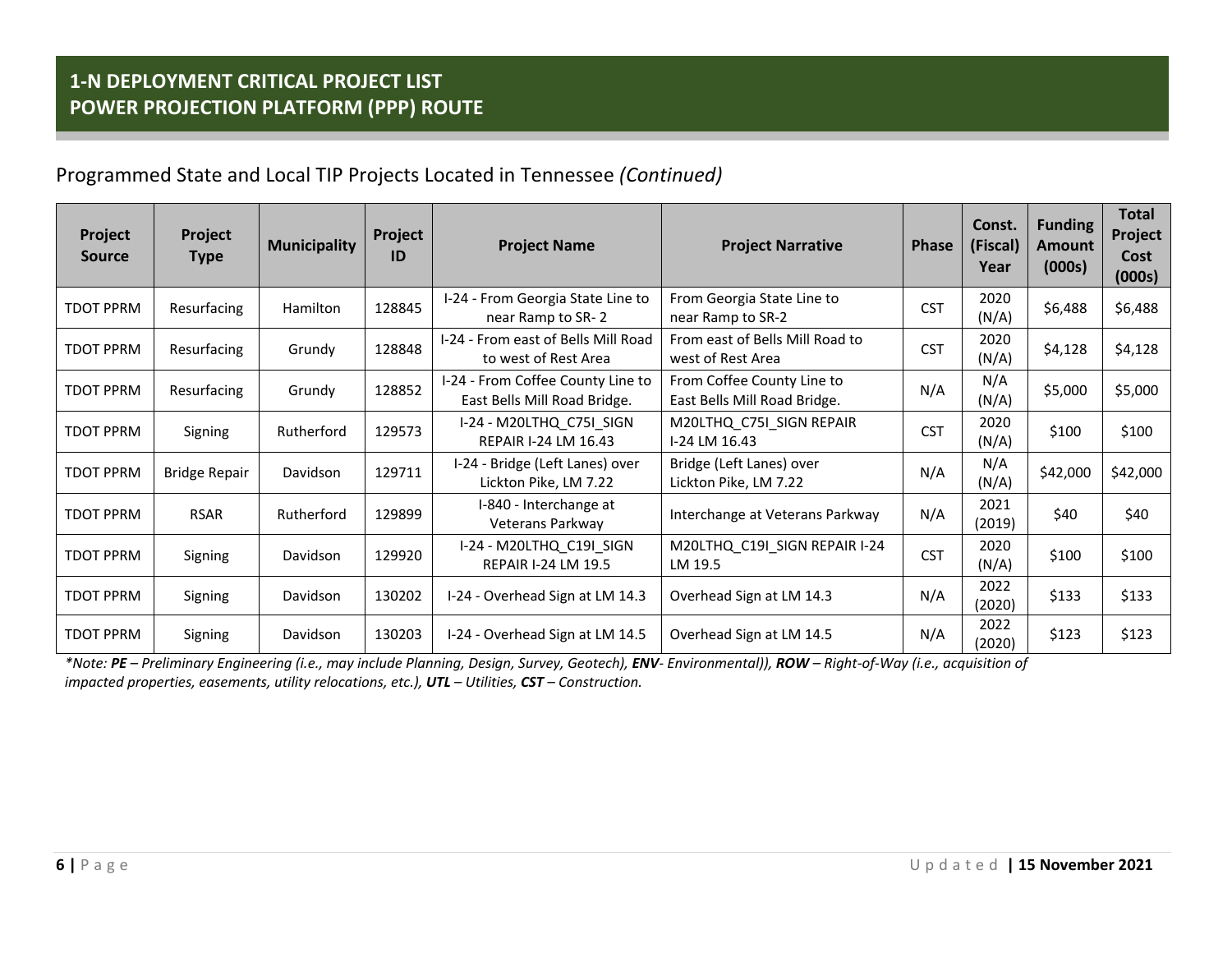# Programmed State and Local LRTP Projects Located in Tennessee

| Project<br><b>Source</b>                | <b>Project Type</b>                               | <b>Municipality</b> | Project<br>ID | <b>Project Name</b>                                         | <b>Project Narrative</b>                                                                                           | Project<br>Scale /<br><b>Phase</b> | Fiscal/<br><b>Planning</b><br>Year | <b>Total</b><br>Project<br>Cost<br>(000s) |
|-----------------------------------------|---------------------------------------------------|---------------------|---------------|-------------------------------------------------------------|--------------------------------------------------------------------------------------------------------------------|------------------------------------|------------------------------------|-------------------------------------------|
| Nashville<br><b>LRTP</b>                | Interchange<br>Improvement                        | Davidson            | 1014-216      | I-24 E from Hickory Hollow<br>Pkwy to SR-254 (Bell Rd) Exit | Modify interchange to allow access<br>to/from Cane Ridge Rd                                                        | N/A                                | 2026-<br>2035                      | \$6,573                                   |
| Nashville<br><b>LRTP</b>                | <b>New</b><br>Interchange                         | Rutherford          | 1043-261      | Interstate 24/ Rocky Fork road                              | Construct a new interchange at<br>Interstate 24 and Rocky Fork Road                                                | N/A                                | $2026 -$<br>2035                   | \$18,625                                  |
| Clarksville<br><b>LRTP</b>              | Widening /<br>Capacity                            | Montgomery          | 508           | I-24 at Exit 8 EB Off Ramp                                  | Widen to 2 Lanes                                                                                                   | N/A                                | $2027 -$<br>2036                   | \$9,106                                   |
| Clarksville<br><b>LRTP</b>              | <b>New</b><br>Interchange                         | Montgomery          | 507           | I-24 at Dixie Bee Road                                      | New interchange                                                                                                    | N/A                                | $2037 -$<br>2045                   | \$68,614                                  |
| Clarksville<br><b>LRTP</b>              | Widening /<br>Capacity                            | Montgomery          | 301           | I-24 from KY/TN State Line to<br>SR-76                      | Widen from 4 to 6 lanes                                                                                            | N/A                                | 2045                               | \$123,050                                 |
| Clarksville<br>LRTP                     | Widening /<br>Capacity                            | Robertson           | 302           | I-24 from SR-76 to SR-256<br><b>Robertson County</b>        | Widen from 4 to 6 lanes                                                                                            | N/A                                | 2045                               | \$98,900                                  |
| Clarksville<br><b>LRTP</b>              | <b>New</b><br>Interchange                         | Montgomery          | 410           | I-24 at Dunlop Lane                                         | New Interstate Interchange                                                                                         | N/A                                | 2045                               | \$33,750                                  |
| Chattanooga-<br>Hamilton<br>LRTP        | Roadway<br>widening and<br>bridge<br>improvements | Chattanooga         | 113           | I-24 from I-75 to US-27                                     | Widen from 6 to 8 lanes; fix Seminole Dr.<br>structurally deficient bridge over I-24 at<br>top of Missionary Ridge | Phase 1                            | 2036-<br>2045                      | \$226,530                                 |
| Chattanooga-<br>Hamilton<br>LRTP        | Roadway<br>widening and<br>bridge<br>improvements | Chattanooga         | 113           | I-24 from I-75 to US-27                                     | Widen from 6 to 8 lanes; fix Seminole Dr.<br>structurally deficient bridge over I-24 at<br>top of Missionary Ridge | Phase 1                            | 2036-<br>2045                      | \$226,530                                 |
| Chattanooga-<br>Hamilton<br><b>LRTP</b> | Roadway<br>widening and<br>bridge<br>improvements | Chattanooga         | 113           | I-24 from I-75 to US-27                                     | Widen from 6 to 8 lanes; fix Seminole Dr.<br>structurally deficient bridge over I-24 at<br>top of Missionary Ridge | Phase 2                            | 2036-<br>2045                      | \$106,620                                 |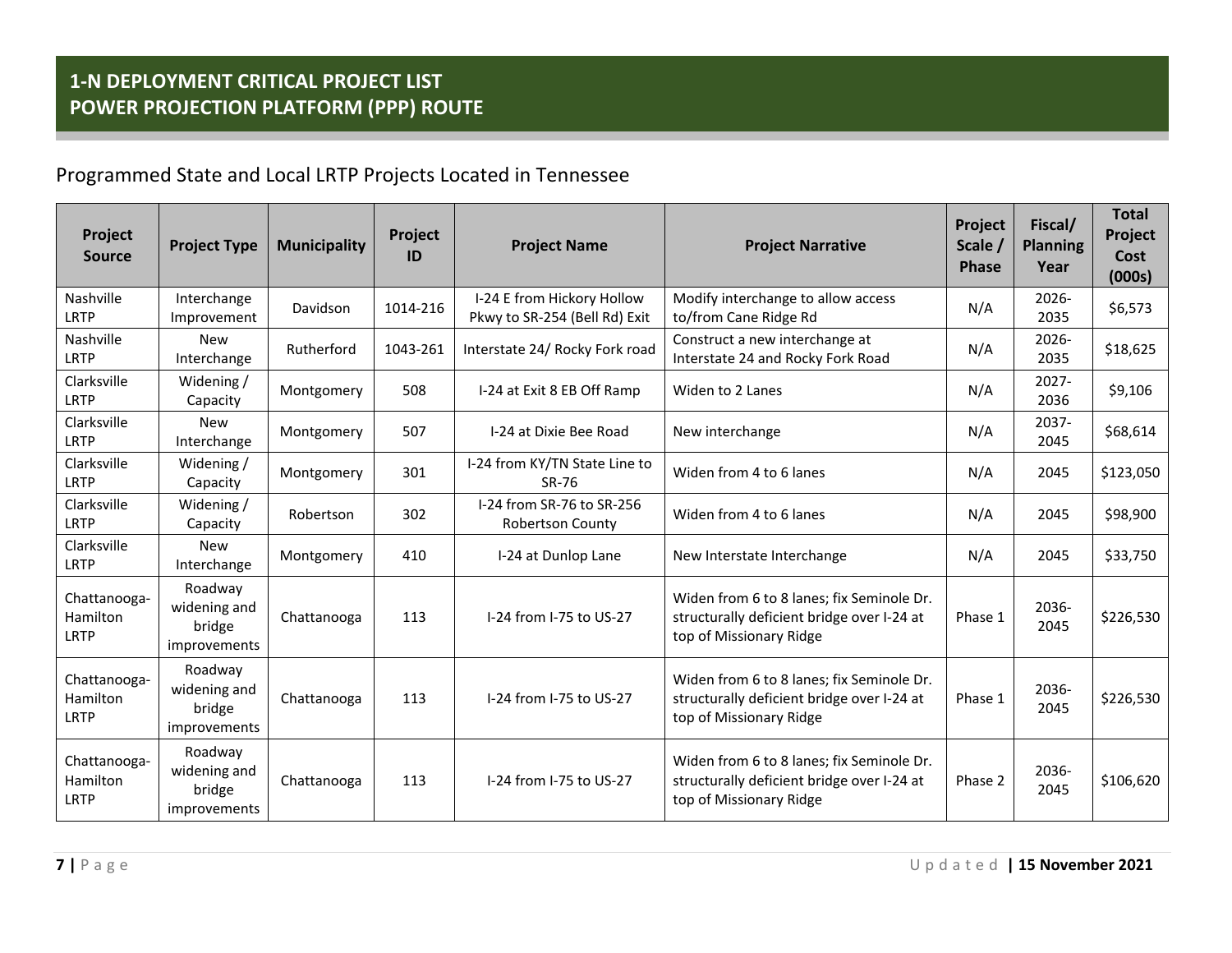| Project<br><b>Source</b>                 | <b>Project Type</b>                               | <b>Municipality</b>      | Project<br>ID | <b>Project Name</b>                                                                                                                  | <b>Project Narrative</b>                                                                                                                        | Project<br>Scale /<br><b>Phase</b> | Fiscal/<br><b>Planning</b><br>Year | <b>Total</b><br>Project<br><b>Cost (000s)</b> |
|------------------------------------------|---------------------------------------------------|--------------------------|---------------|--------------------------------------------------------------------------------------------------------------------------------------|-------------------------------------------------------------------------------------------------------------------------------------------------|------------------------------------|------------------------------------|-----------------------------------------------|
| Chattanooga<br>- Hamilton<br><b>LRTP</b> | Roadway<br>widening and<br>bridge<br>improvements | Chattanooga              | 153           | I-24 Express Lookout Valley from I-<br>24/Lee Highway Interchange to<br>Downtown Station                                             | New Premium Bus express<br>route connecting Lookout<br>Valley with Downtown<br>Chattanooga via I-24                                             | N/A                                | 2045                               | \$16,954                                      |
| Chattanooga<br>- Hamilton<br>LRTP        | New Frontage<br>Road                              | Chattanooga              | 368           | I-24 Market/Broad West Bound<br>Frontage Rd.                                                                                         | Construction of west bound<br>frontage road for I-24<br>between Broad and Market St.<br>new ramp construction,<br>removal of existing "p" ramps | N/A                                | 2045                               | \$61,008                                      |
| Chattanooga<br>- Hamilton<br>LRTP        | Interchange<br>Improvements                       | Chattanooga              | 84            | From Ringgold Road Interchange to<br>East Brainerd Road Interchange and<br>from Belvoir Road Interchange to<br>I-24/I-75 Interchange | Modification of the<br>interchange of I-75 and I-24                                                                                             | <b>CST</b>                         | $2017 -$<br>2020                   | N/A                                           |
| Chattanooga<br>- Hamilton<br><b>LRTP</b> | <b>Bus Express</b><br>Lanes                       | Chattanooga/<br>Ringgold | 139           | I-75 Express from Ringgold (I-75/SR-<br>151 Interchange) to Downtown                                                                 | New Premium Bus express<br>route connecting Ringgold, GA<br>with Downtown Chattanooga<br>via I-75 and I-24                                      | N/A                                | $2021 -$<br>2025                   | \$23,865                                      |
| Chattanooga<br>- Hamilton<br>LRTP        | Widening /<br>Capacity<br>Improvement             | Catoosa                  | 48            | I-75 (PE/National Environmental<br>Policy Act of 1969 (NEPA)) from<br>South of SR-2 to SR-151                                        | Widen I-75 from 6 lanes to<br>8 lanes                                                                                                           | N/A                                | 2036-<br>2045                      | \$20,000                                      |
| Chattanooga<br>- Hamilton<br><b>LRTP</b> | Widening /<br>Capacity<br>Improvement             | Catoosa/<br>Whitfield    | 451           | I-75 (PE/NEPA) from SR 3 to SR 151                                                                                                   | Widen I-75 from 6 lanes to<br>8 lanes                                                                                                           | N/A                                | 2036-<br>2045                      | \$40,000                                      |

\*Note: **PE** – Preliminary Engineering (i.e., may include Planning, Design, Survey, Geotech, Environmental), **ROW** – Right-of-Way (i.e., acquisition of impacted *properties, easements, utility relocations, etc.), UTL – Utilities, CST – Construction.*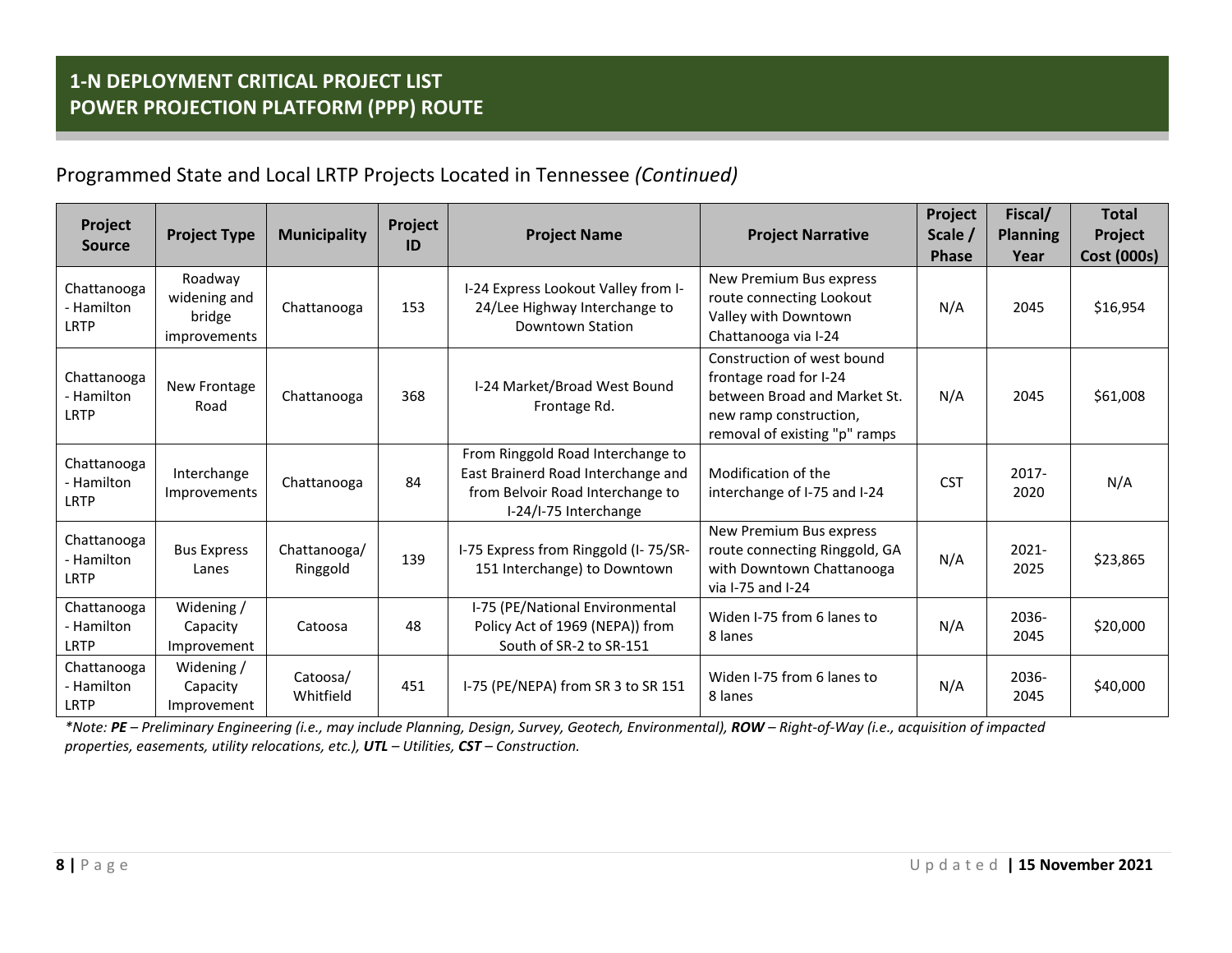Recommended Potential Projects in Tennessee

| <b>Deficiency Type</b>                            | <b>Project Type</b>                                  | Municipality/<br><b>State</b> | <b>Beginning</b><br>Latitude/<br>Longitude | <b>Ending</b><br>Latitude/<br>Longitude | <b>Project Narrative</b>                                                                                                                                                                                                                                                                                | <b>Total Project</b><br>Cost<br><b>Thousands</b><br>(000s) |
|---------------------------------------------------|------------------------------------------------------|-------------------------------|--------------------------------------------|-----------------------------------------|---------------------------------------------------------------------------------------------------------------------------------------------------------------------------------------------------------------------------------------------------------------------------------------------------------|------------------------------------------------------------|
| Pavement                                          | Pavement<br>Repairs                                  | Davidson, TN                  | 36°14'17.7"N<br>86°46'53.7"W               | 36°14'18.2"N<br>86°46'48.8"W            | 0.06 Mile Segment of Route 155 Pavement in POOR CONDITION<br>(i.e., Overall, IRI, Rutting, Cracking, Faulting) Repair/Replace<br>Pavement Sections vicinity of Bridge Abutment/Joints - Exit 16B)                                                                                                       | \$3,540                                                    |
| Vertical<br>Clearance/Bridge<br>ID-19100240057    | <b>Pavement Mill</b><br>and Overlay                  | Davidson, TN                  | Latitude:<br>36.32317                      | Longitude:<br>$-86.861$                 | Union Hill Road Vertical Clearance is 15'8" over I-24/ Verify<br>pavement depth and determine extent of milling of pavement to<br>meet 16' VC Requirement. Bridge is in too good of shape to just<br>replace (89.7 Sufficiency Rating).                                                                 | \$5,100                                                    |
| Vertical<br>Clearance/Bridge<br>ID-75100240029    | <b>Pavement Mill</b><br>and Overlay                  | Murfreesboro,<br><b>TN</b>    | Latitude:<br>35.81162                      | Longitude:<br>$-86.39657$               | Church Street Bridge Vertical Clearance is 15'10" over I-24/<br>Verify pavement depth and determine extent of milling of<br>pavement to meet 16' VC Requirement. Bridge is in too good of<br>shape to just replace (83.8 Sufficiency Rating).                                                           | \$19,600                                                   |
| Vertical<br>Clearance/Bridge<br>ID-31100240001    | <b>Pavement Mill</b><br>and Overlay                  | Grundy, TN                    | Latitude:<br>35.29997                      | Longitude:<br>$-85.90333$               | Veterans Memorial Drive Vertical Clearance is 15'11" over I-24/<br>Verify pavement depth and determine extent of milling of<br>pavement to meet 16' VC Requirement. Bridge is in too good of<br>shape to just replace (91.2 Sufficiency Rating).                                                        | \$1,835                                                    |
| Sufficiency<br>Rating/Bridge ID<br>$-19100240039$ | <b>Bridge</b><br>Replacement                         | Davidson, TN                  | Latitude:<br>36.051597                     | Longitude:<br>$-86.669956$              | Replace EB/WB I-24 Bridges over Mill Creek                                                                                                                                                                                                                                                              | \$14,800                                                   |
| Congestion/<br><b>Traffic Operations</b>          | Widening/<br>Capacity<br>Improvements/<br><b>ITS</b> | Davidson, TN                  | 36°20'22.9"N<br>86°55'01.4"W               | 36°19'54.4"N<br>86°54'05.5"W            | Widen EB/WB I-24 from 4 to 6 lanes (into the median) for a<br>distance of 1.08 miles. Extend limits SMART Corridor<br>ITS/Freeway Management technologies to enhance operations<br>and safety. Mill, overlay, restripe adjacent travel lane lanes and<br>shoulder with construction of new travel lane. | \$26,650                                                   |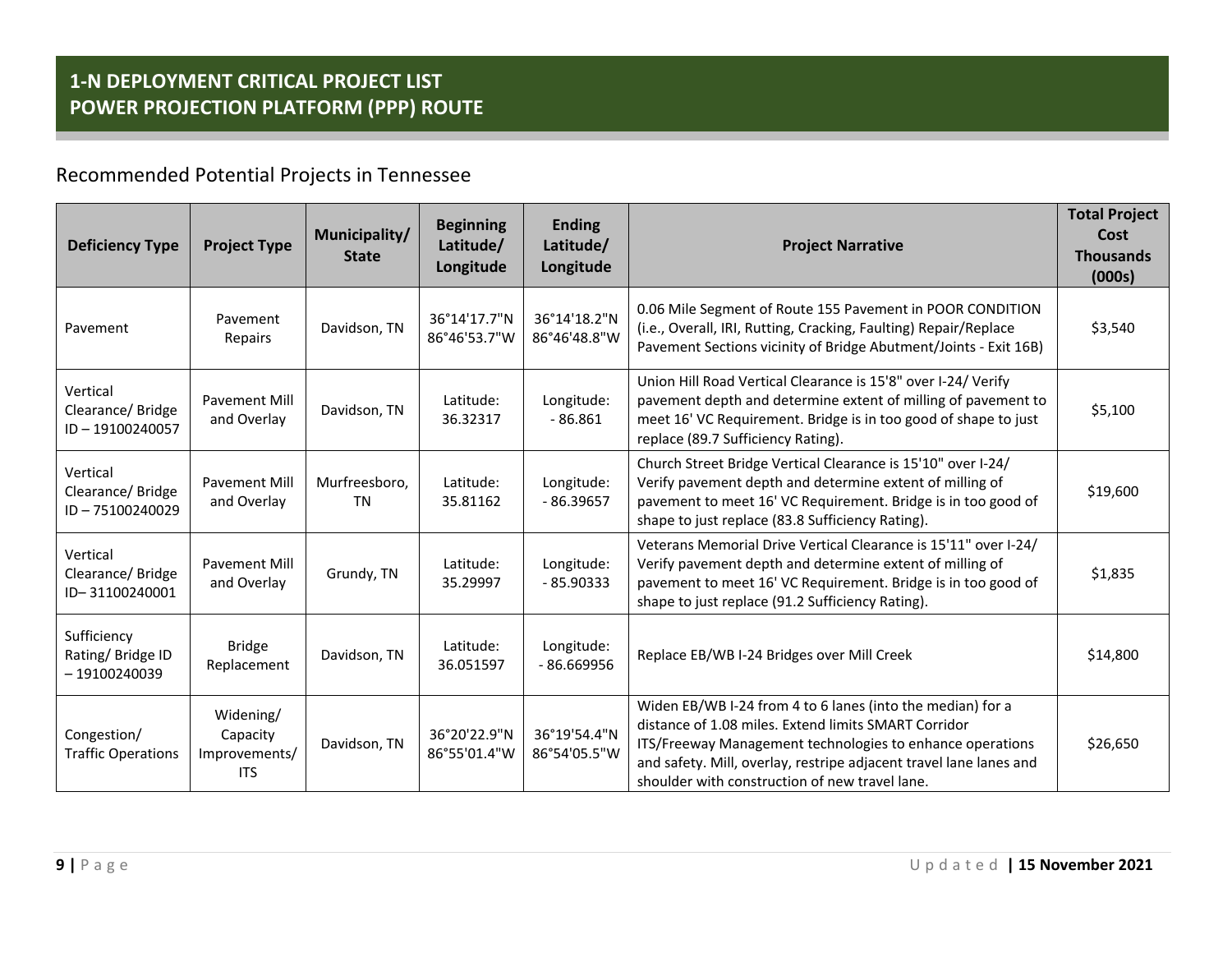### Recommended Potential Projects in Tennessee *(Continued)*

| <b>Deficiency</b><br><b>Type</b>            | <b>Project Type</b>                              | <b>Municipality</b><br>/ State | <b>Beginning</b><br>Latitude/<br>Longitude | <b>Ending</b><br>Latitude/<br>Longitude | <b>Project Narrative</b>                                                                                                                                                                                                                                                                                                                                                                                                                                                                                                                                                                                                                                                               | <b>Total</b><br>Project<br>Cost<br>(000s) |
|---------------------------------------------|--------------------------------------------------|--------------------------------|--------------------------------------------|-----------------------------------------|----------------------------------------------------------------------------------------------------------------------------------------------------------------------------------------------------------------------------------------------------------------------------------------------------------------------------------------------------------------------------------------------------------------------------------------------------------------------------------------------------------------------------------------------------------------------------------------------------------------------------------------------------------------------------------------|-------------------------------------------|
| Congestion<br>/Traffic<br><b>Operations</b> | Widening/<br>Capacity<br>Improvements<br>$/$ ITS | Davidson, TN                   | 36°19'54.4"N<br>86°54'05.5"W               | 36°19'37.8"N<br>86°53'22.5"W            | Widen WB I-24 from 2 to 3 lanes (into the median) for a distance of 0.7<br>miles. Extend limits SMART Corridor ITS/Freeway Management technologies<br>to enhance operations and safety. Mill, overlay, restripe adjacent travel lane<br>lanes and shoulder with construction of new travel lane.                                                                                                                                                                                                                                                                                                                                                                                       | \$12,950                                  |
| Congestion<br>/Traffic<br>Operations        | Widening/<br>Capacity<br>Improvements<br>$/$ ITS | Davidson, TN                   | 36°19'18.8"N<br>86°51'24.4"W               | 36°19'07.2"N<br>86°50'28.1"W            | Widen EB I-24 from 2 to 3 lanes (into the median) for a distance of<br>0.91 miles. Extend limits SMART Corridor ITS/Freeway Management<br>technologies to enhance operations and safety. Mill,<br>overlay, restripe adjacent travel lane lanes and shoulder with construction<br>of new travel lane.                                                                                                                                                                                                                                                                                                                                                                                   | \$19,960                                  |
| Congestion<br>/Traffic<br><b>Operations</b> | Widening/<br>Capacity<br>Improvements<br>$/$ ITS | Davidson, TN                   | 36°19'07.2"N<br>86°50'28.1"W               | 36°18'47.4"N<br>86°49'50.0"W            | Widen EB/WB I-24 from 4 to 6 lanes (into the median) for a distance of 0.73<br>miles. Extend limits SMART Corridor ITS/Freeway Management technologies<br>to enhance operations and safety. Mill, overlay, restripe adjacent travel lane<br>lanes and shoulder with construction of new travel lane.                                                                                                                                                                                                                                                                                                                                                                                   | \$19,250                                  |
| Congestion<br>/Traffic<br>Operations        | Widening/<br>Capacity<br>Improvements<br>$/$ ITS | Davidson, TN                   | 36°18'47.4"N<br>86°49'50.0"W               | 36°18'29.7"N<br>86°49'18.3"W            | Widen EB/WB I-24 from 4 to 6 lanes (into the median) for a distance of 0.65<br>miles. Extend limits SMART Corridor ITS/Freeway Management technologies<br>to enhance operations and safety. Mill, overlay, restripe adjacent travel lane<br>lanes and shoulder with construction of new travel lane.                                                                                                                                                                                                                                                                                                                                                                                   | \$17,500                                  |
| Congestion<br>/Traffic<br><b>Operations</b> | Widening/<br>Capacity<br>Improvements<br>$/$ ITS | Davidson, TN                   | 36°17'23.3"N<br>86°48'35.4"W               | 36°16'51.5"N<br>86°48'13.6"W            | Widen EB/WB I-24 from 4 to 6 lanes (into the median) for a distance of 0.65<br>miles. Extend limits SMART Corridor ITS/Freeway Management technologies<br>to enhance operations and safety. Mill, overlay, restripe adjacent travel lane<br>lanes and shoulder with construction of new travel lane. Project extended to<br>connect with adjacent upstream project. There is a bridge repair project<br>programmed for the adjacent segment, but it would not address the<br>congestion issue. Proposed including widening for the entire 2.28-mile<br>segment as well as associated bridge widening projects to accommodate<br>3-lanes in both the eastbound and westbound direction. | \$62,805                                  |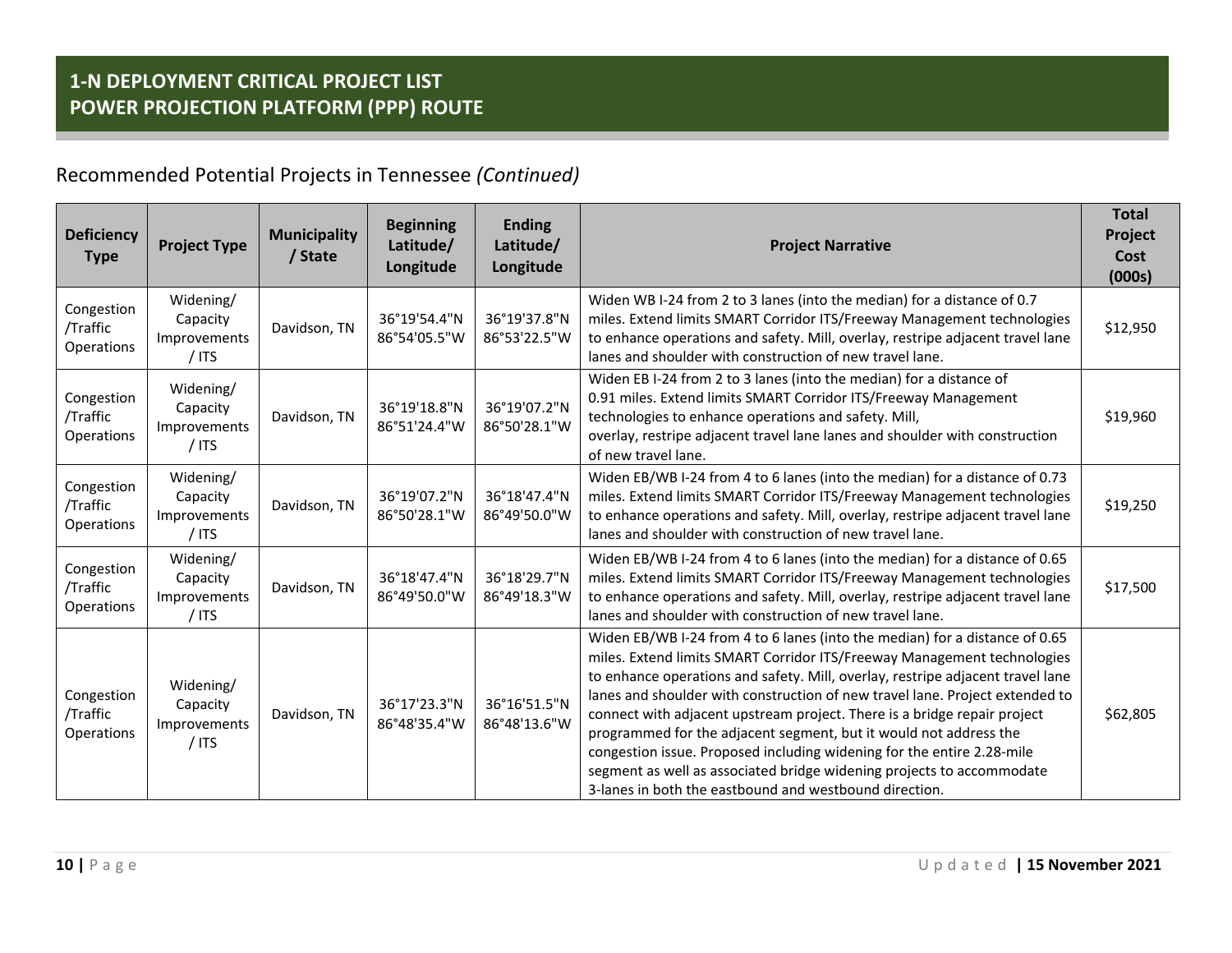### Recommended Potential Projects in Tennessee *(Continued)*

| <b>Deficiency</b><br><b>Type</b>     | <b>Project Type</b>                                  | <b>Municipality</b><br>/ State | <b>Beginning</b><br>Latitude/<br>Longitude   | <b>Ending</b><br>Latitude/<br>Longitude      | <b>Project Narrative</b>                                                                                                                                                                                                                                           | <b>Total</b><br>Project<br>Cost<br>(000s) |
|--------------------------------------|------------------------------------------------------|--------------------------------|----------------------------------------------|----------------------------------------------|--------------------------------------------------------------------------------------------------------------------------------------------------------------------------------------------------------------------------------------------------------------------|-------------------------------------------|
| Congestion<br>/Traffic               | Widening/<br>Capacity                                | Davidson, TN                   | 36°16'51.5"N<br>86°48'13.6"W<br>36°16'50.9"N | 36°16'50.9"N<br>86°48'13.2"W<br>36°16'48.1"N | Widen EB/WB I-24 from 4 to 6 lanes (into the median) for a distance of 0.1<br>miles (within the interchange). Extend limits SMART Corridor ITS/Freeway<br>Management technologies to enhance operations and safety. Mill, overlay,                                 | \$3,185                                   |
| Operations                           | Improvements/<br><b>ITS</b>                          |                                | 86°48'13.2"W<br>36°16'48.1"N<br>86°48'10.5"W | 86°48'10.5"W<br>36°16'46.5"N<br>86°48'08.7"W | restripe adjacent travel lane lanes and shoulder with construction of new<br>travel lane.                                                                                                                                                                          |                                           |
| Congestion<br>/Traffic<br>Operations | ITS/Freeway<br>Management/<br><b>TDM</b>             | Davidson, TN                   | 36°14'18.9"N<br>86°44'25.7"W                 | 36°14'14.8"N<br>86°43'54.8"W                 | Extend limits of SMART Corridor ITS/Freeway Management technologies<br>along EB/WB I-24 for a distance of 0.55 miles to enhance operations and<br>safety. Mill, overlay, restripe adjacent travel lane lanes and shoulder with<br>construction of new travel lane. | \$5,415                                   |
| Congestion<br>/Traffic<br>Operations | ITS/Freeway<br>Management/<br><b>TDM</b>             | Davidson, TN                   | 36°08'39.7"N<br>86°41'49.6"W                 | 36°08'24.6"N<br>86°43'24.8"W                 | Extend limits of SMART Corridor ITS/Freeway Management technologies<br>along EB/WB I-24 for a distance of 1.73 miles to enhance operations and<br>safety. Mill, overlay, restripe adjacent travel lane lanes and shoulder with<br>construction of new travel lane. | \$16,695                                  |
| Congestion<br>/Traffic<br>Operations | Widening/<br>Capacity<br>Improvements/<br><b>ITS</b> | Rutherford,<br><b>TN</b>       | 36°00'27.1"N<br>86°36'46.3"W                 | 35°59'52.9"N<br>86°36'03.6"W                 | Extend limits of SMART Corridor ITS/Freeway Management technologies<br>along EB/WB I-24 for a distance of 0.92 miles to enhance operations and<br>safety. Mill, overlay, restripe adjacent travel lane lanes and shoulder with<br>construction of new travel lane. | \$8,950                                   |
| Congestion<br>/Traffic<br>Operations | Widening/<br>Capacity<br>Improvements/<br><b>ITS</b> | Rutherford,<br>TN              | 35°59'32.1"N<br>86°35'30.7"W                 | 35°58'50.8"N<br>86°34'35.8"W                 | Extend limits of SMART Corridor ITS/Freeway Management technologies<br>along EB/WB I-24 for a distance of 1.15 miles to enhance operations and<br>safety. Mill, overlay, restripe adjacent travel lane lanes and shoulder with<br>construction of new travel lane. | \$11,150                                  |
| Congestion<br>/Traffic<br>Operations | Widening/<br>Capacity<br>Improvements/<br><b>ITS</b> | Rutherford,<br><b>TN</b>       | 35°53'04.0"N<br>86°28'34.1"W                 | 35°52'40.4"N<br>86°28'07.9"W                 | Extend limits of SMART Corridor ITS/Freeway Management technologies<br>along EB/WB I-24 for a distance of 0.6 miles to enhance operations and<br>safety. Mill, overlay, restripe adjacent travel lane lanes and shoulder with<br>construction of new travel lane.  | \$5,890                                   |